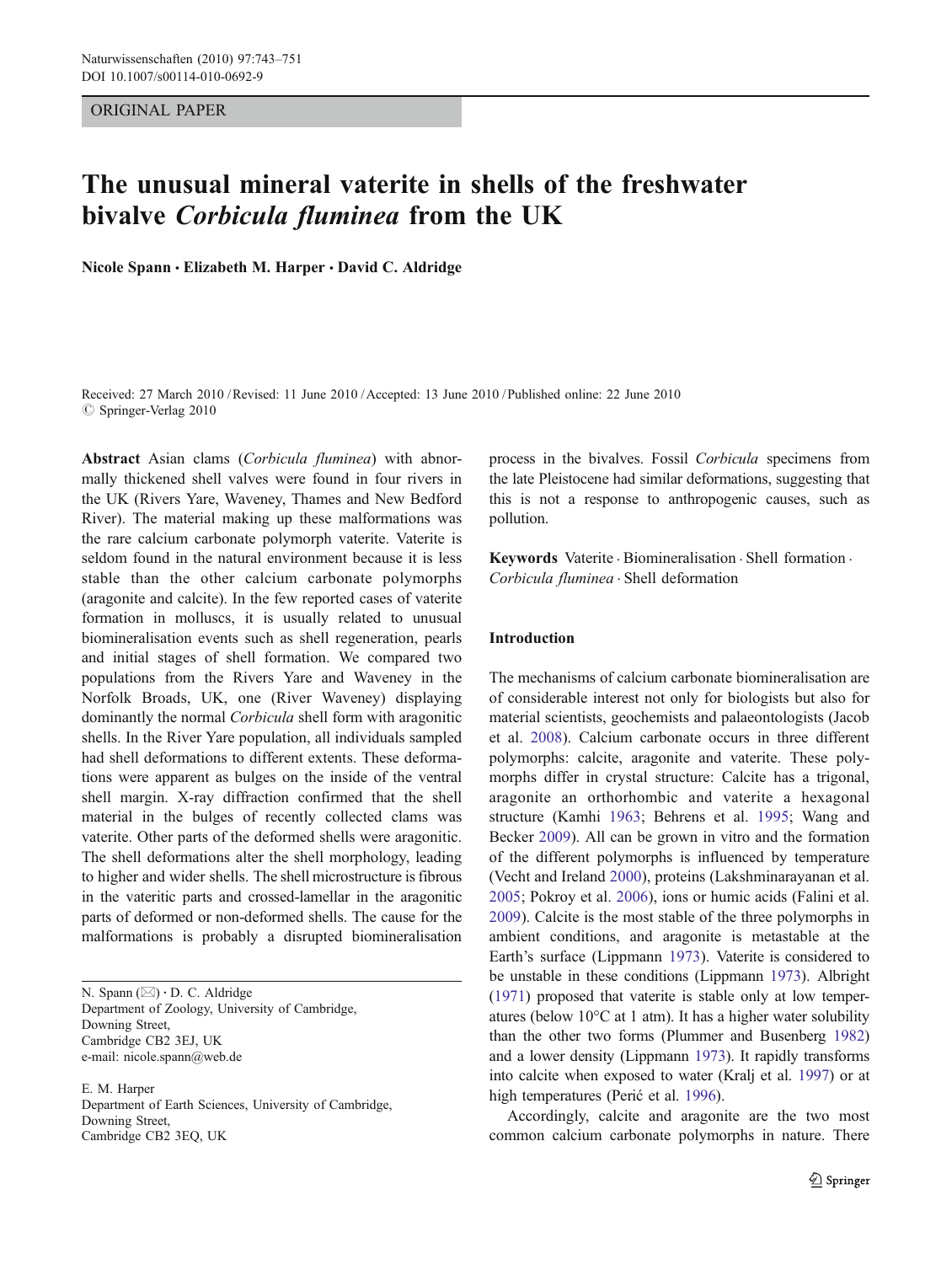are only two sites where vaterite has been reported to precipitate from natural waters, Holkham Lake in Norfolk, UK, and a supraglacial sulphur spring on Ellesmere Island, Canada (Rowlands and Webster [1971](#page-8-0); Grasby [2003](#page-7-0)), though the occurrence of vaterite for Holkham Lake could not be confirmed in a later study (Lucas and Andrews [1996\)](#page-7-0). The majority of natural occurrences of vaterite are related to biogenic activity, and the assumption is that organic macromolecules allow stabilisation in living organisms (Rodriguez-Navarro et al. [2007](#page-8-0)), but even there aragonite and calcite are the dominant materials (e.g. hard parts of bivalves, corals, ascidians; Lowenstam [1981](#page-7-0)). Vaterite is seldom found in biomineralising organisms (Watabe [1983](#page-8-0); Wilbur and Saleuddin [1983](#page-8-0)). It has been reported in only a few instances and there in just low amounts, e.g. during molluscan shell repair (Wilbur and Watabe [1963;](#page-8-0) Saleuddin and Wilbur [1969\)](#page-8-0), in freshwater pearls (Ma and Lee [2006](#page-7-0); Qiao et al. [2007](#page-8-0); Wehrmeister et al. [2007\)](#page-8-0) and in egg capsules and normal shells of some gastropod species (Hall and Taylor [1971](#page-7-0); Meenakshi et al. [1974;](#page-7-0) Hasse et al. [2000](#page-7-0)). In other taxa, it occurs in spicules of ascidians (Lowenstam and Abbott [1975](#page-7-0)), in otoliths of fish (Gauldie [1993;](#page-7-0) Melancon et al. [2005](#page-7-0); Morat et al. [2008\)](#page-7-0) and in human gall stones (Sutor and Wooley [1968](#page-8-0); Palchik and Moroz [2005](#page-7-0)).

Originally living in Southeast Asia, the freshwater bivalve Corbicula fluminea (Müller 1774) was introduced into the USA in the early part of the twentieth century, and it then spread to South America and Europe (McMahon [1983](#page-7-0); Elliott and zu Ermgassen [2008\)](#page-7-0). It was discovered for the first time in Britain in 1998, in the River Chet in the Norfolk Broads (Howlett and Baker [1999\)](#page-7-0). Now it can be found in many rivers in this area, as well as in the Thames (Elliott and zu Ermgassen [2008\)](#page-7-0) and the Great Ouse system (Willing [2007\)](#page-8-0). Although C. fluminea is considered to be an invasive species in Europe, Corbicula fossils are known from late Pleistocene interglacial deposits in northwest Europe (Sparks and West [1970](#page-8-0); Preece and Meijer [2000](#page-8-0)).

This study gives the first report and description of shell deformations in Corbicula from the UK, taking into account shell form, mineralogy and microstructure. We also record the presence of large volumes of vaterite in these deformed shells.

# Material and methods

C. fluminea (living individuals) were collected by dredging in the Rivers Yare and Waveney in the Norfolk Broads, UK, in April and May 2008 (Yare: site 1 near Brundall, 52°36′52″ N, 1°26′38″ E (41 live clams) and site 2 long dyke to Rockland Broad 52°35′16″ N, 1°26′47″ E (49 live clams); Waveney: site near Burg St. Peter 52°28′50 N, 1°40′12″ E (57 live clams)).

In addition, the recent Corbicula sp. specimens from the collections of the Natural History Museum (London) were also surveyed for shell deformations (around 130 samples, most containing multiple specimens, different species and locations: Southeast Asia, India and Pakistan, Northeast Africa, the Middle East, Australia, South Africa, Europe and South America). Samples from other collections by the authors (River Thames (83 live clams) and New Bedford River (33 live clams), Rivers Chet (338 live clams) and Ant (25 live clams), all UK; sampled in 2008 and 2009) were also checked. We also studied specimens of fossil Corbicula sp. from the Pleistocene of the UK, in the collections of the Sedgwick Museum (Cambridge University). These collections, of over 150 samples, include large holdings of Corbicula from a classic study of the fauna of Wretton (Norfolk) from the Ipswichian Interglacial (Late Pleistocene) by Sparks and West ([1970\)](#page-8-0) and also from sites in Cambridgeshire.

## Shell form

For the clams (Waveney:  $n=57$ ; Yare, site 1:  $n=41$ ), shell length, height and width (to the nearest 0.1 mm with vernier calipers), shell volume (displacement method; Rodhouse [1977](#page-8-0)) and whole animal volume (shell volume plus volume inside the valves, measured by filling shells with salt) were determined. These values were used to calculate three shell morphometric parameters for each animal: heightening as shell height/shell length, obesity as shell width/((shell length + shell height)/2) and thickness as shell volume/ animal volume. A principal component (PC) analysis (PCA) was performed on these three parameters and each PC was tested for differences between the two sites (unequal variance  $t$  test, normal distributed data).

#### X-ray diffraction analysis

In order to investigate the mineralogy of the unusual shell material, a small amount of the translucent calcium carbonate material was scraped off with a scalpel from the inner ventral margin of eight heavily deformed shells from the River Yare and six individuals from the Waveney in which there was no sign of deformation or translucent material. Samples were then analysed by X-ray diffraction (Bruker D8 Room Temperature Diffractometer, Department of Earth Sciences, Cambridge).

## Shell microstructure

Shells were embedded in polyester resin, cut along the axis of maximum growth, polished and etched in 1% hydro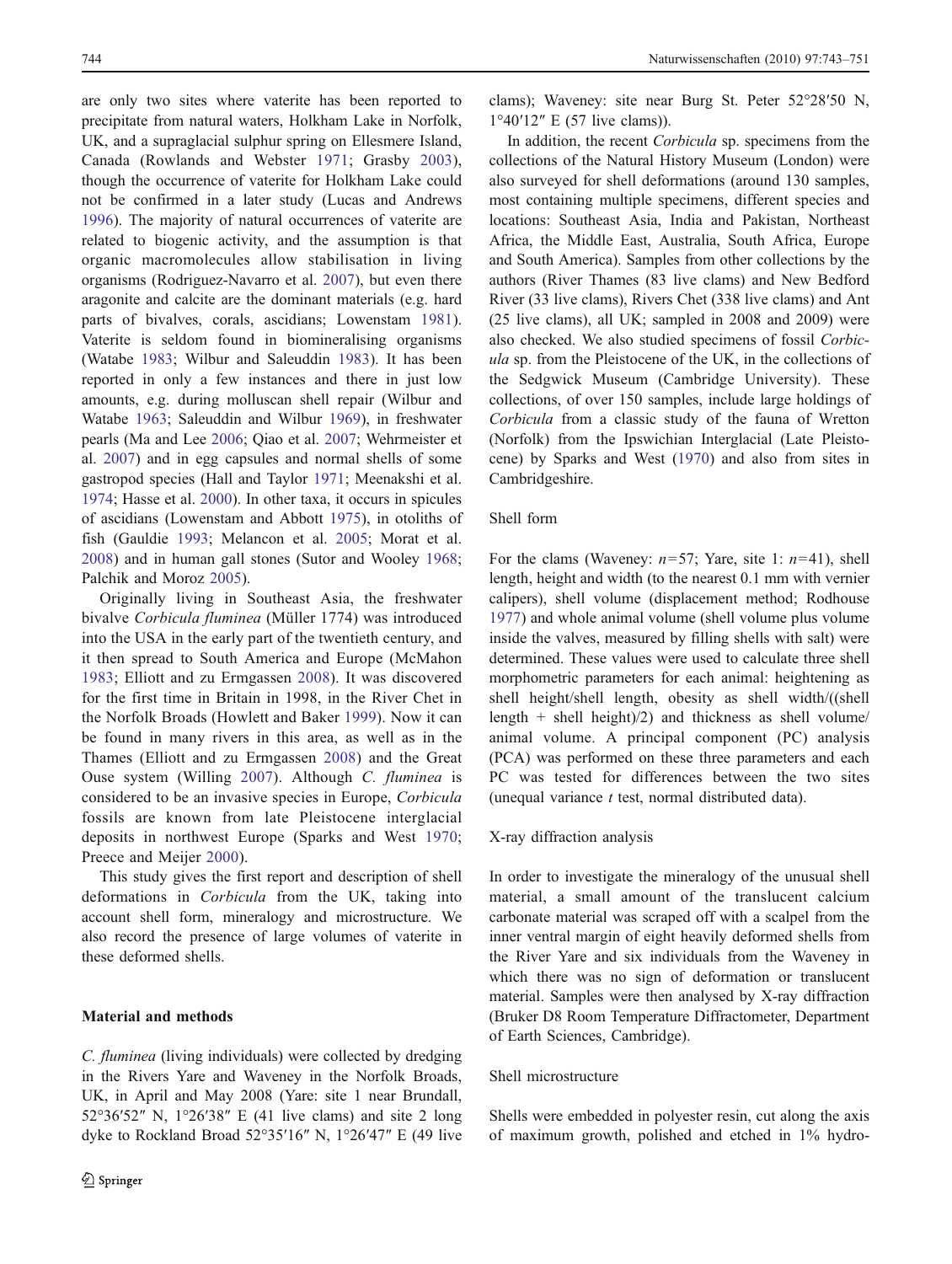<span id="page-2-0"></span>chloric acid (20 s). In addition, another set of shells was fractured approximately along the line of maximum growth. Specimens were mounted on stubs and gold-coated for investigation by SEM (Jeol 820, Department of Earth Sciences, Cambridge).

Shell density and shell organic matter content of C. fluminea

Five undeformed shells and five deformed shells were chosen from the Waveney and Yare, respectively. Shell density was determined by weighing fragments from the ventral shell margin and measuring their volume by displacement. The same fragments were used to work out the insoluble organic matter (OM) content by slowly dissolving them in 1% hydrochloric acid (Dame [1972\)](#page-7-0) and calculating the quotient of weight of dried organic matrix (72 h at 75°C) and fragment weight. By using fragments, we ensured that only deformed or undeformed parts of the shell were used without the periostracum. Differences in shell density and shell organic matter content between the two sites were tested with two sample nonparametrical tests (Mann–Whitney U test).

## Results

#### Shell morphology

All 90 individuals of C. fluminea from the two sites at the River Yare had deformed shells, irrespective of their size, and the deformations occurred to different degrees (see Fig. 1). The clams originating from the River Waveney displayed predominantly the normal shell form; only seven out of 57 (12%) had tiny (1–3 mm) deformed spots on the inner shell surface. Usually shells have a smooth and lustrous inner surface which may be white or purple (Fig. 1a). Deformations occurred to different extents; in some shells (12% in River Waveney, 19% in River Yare), they consisted of only small rounded or elongated spots about 1 to 3 mm wide that protrude from the otherwise smooth inner shell surface. In other shells (37% of River Yare specimens), the deformations were more widespread and appear as bulges at the ventral shell margin (Fig. 1b). In addition, a thickening of the shell near to the umbo can often be seen. In a third group, the whole shell margin was strongly thickened and nearly always the part towards the umbo as well (Fig. 1c; 44% of River Yare Corbicula). The valve hinges are frequently also deformed (Fig. 1b, c). Very often the deformations are asymmetric between shell valves. The deformed parts are beige-green, translucent and not as lustrous as the rest of the shell. Shells which have bulging inner deformations are often deformed on the outside as well with the shell margin drawn in at the site of the inner bulge (Fig. 1b).

A radial section through a shell showed that the translucent material was laid down on the inside of the normal more opaque shell, and the transition between the two shell structures is abrupt (Fig. [2\)](#page-3-0). At the ventral margin, the translucent material was deposited directly on the periostracum.

The survey of Corbicula species from a wide range of geographic locations in the Natural History Museum (London, UK) revealed only one site in Egypt where

Fig. 1 Shells of C. fluminea, inside views. a–c Recent shells (scale bar is 1 cm). a Undeformed shell from the River Waveney population. b Deformed shell with one thickened bulge at the shell margin (River Yare). c Deformed shell having a completely thickened shell margin (River Yare). d–f Fossil Corbicula shells from the Ipswichian interglacial deposits from Barnwell Abbey (Cambridgeshire), UK (CASM D.2482; scale bar is 1 cm). Note the loss of shell material around the ventral shell margins

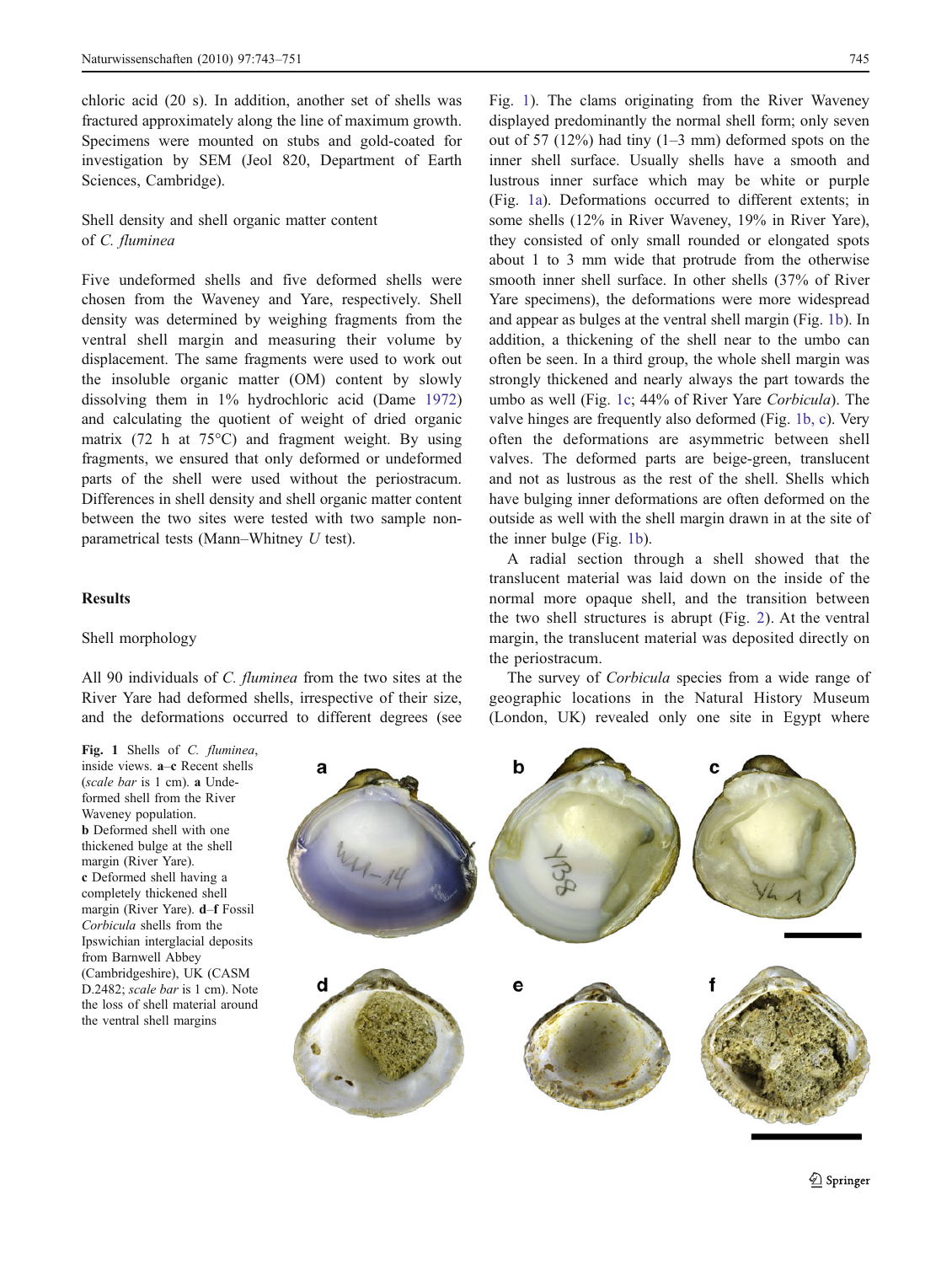<span id="page-3-0"></span>

Fig. 2 Schematic drawing of a section through a deformed C. fluminea shell. SEM pictures taken in this section are shown in Fig. [5b, d.](#page-5-0) The grey part is the normal aragonitic shell which is opaque. The white parts consist of the translucent vaterite material that has been deposited on the inner shell surface (scale bar is 1 cm)

similar shell deformations in Corbicula artini were present (two out of three shells had thickened spots at the ventral shell margin). All the other examined specimens (different Corbicula species from various locations, around 130 samples) showed no deformations. In the UK, the shell deformations are common in some C. fluminea populations (Rivers Yare, Thames, Waveney and New Bedford River), but in other rivers, where Corbicula is abundant, deformed shells have not been found so far (Rivers Chet and Ant). In addition, many of the fossil Corbicula specimens (Late Pleistocene) from the sites at Wretton (Norfolk) and Barnwell Abbey (Cambridgeshire) in the UK had 'frayed' shell margins (Fig. [1e, f\)](#page-2-0), and in some specimens, there were protruding spots on the inner shell surface (Fig. [1d\)](#page-2-0) which were often hollow. These observations indicate the loss of some shell material during the taphonomic (postmortem) history of the shells. Close examination of these surfaces reveal that they correspond to sharp boundaries in the original microstructure of the shells rather than physical breakage.

## Quantitative shell morphometric parameters

The effect of the deformations on overall shell form is seen in the PCA utilising the three shell form parameters heightening, obesity and thickness (Fig. 3). A size effect (cubed root of animal volume) on these shell parameters could be neglected because animals in both samples had similar sizes (normal distributed data; unequal variances t test:  $t=1.2$ ,  $df=69.5$ ,  $p=0.25$ ). The two Corbicula populations from the Yare and the Waveney form two separate groups along PC1 in the PCA plot. PC1 explains a substantial amount of the variance in the dataset (74%). River Yare shells were significantly different in shape to those from the River Waveney ( $t=12.3$ ;  $df=47$ ;  $p<0.001$ ), with Yare shells showing greater thickness, obesity and



Fig. 3 Distance biplot of a principal component analysis of three shell parameters of C. fluminea (heightening, obesity and thickness). Circles: individuals from the River Waveney  $(n=57)$ , filled triangles: individuals from the River Yare  $(n=41)$ . *Values in parentheses* are the percentage of variation in the data that can be explained by each axis (principal component)

heightening (Fig. 3). The remaining two PCs do not distinguish between the two river populations. The spread of values for the River Yare population along PC1 shows the different degrees of deformation. Corbicula species can have very different shell forms depending on the habitat they are living in, which has led to some confusion in the taxonomy of this genus. Therefore, the difference between populations due to shell deformations in our PCA can only be regarded as descriptive for our sample sites (lowland rivers) and not generalised to other habitats.

## X-ray diffraction analysis

Figure [4](#page-4-0) shows examples of the typical XRD traces produced by both undeformed shell and the deformed material. As reported by previous studies, all areas of undeformed shell examined produced only the traces characteristic of aragonite (Fig. [4](#page-4-0)a), while each of the eight analyses of deformed material produced different traces, characteristic of vaterite (Fig. [4b](#page-4-0)), although it is clear that this sample also contains some aragonite.

## Shell microstructure

Normal shell areas of C. fluminea showed to be aragonitic with a crossed-lamellar or complex crossed-lamellar microstructure (Fig. [5d\)](#page-5-0). In contrast, the microstructure of the patches of vaterite in the deformed areas lacks these microstructures. SEM of fractures through these regions show a fibrous structure (Fig. [5a](#page-5-0)). Individual fibres are approximately 20 μm in width and 60 to 100 μm in length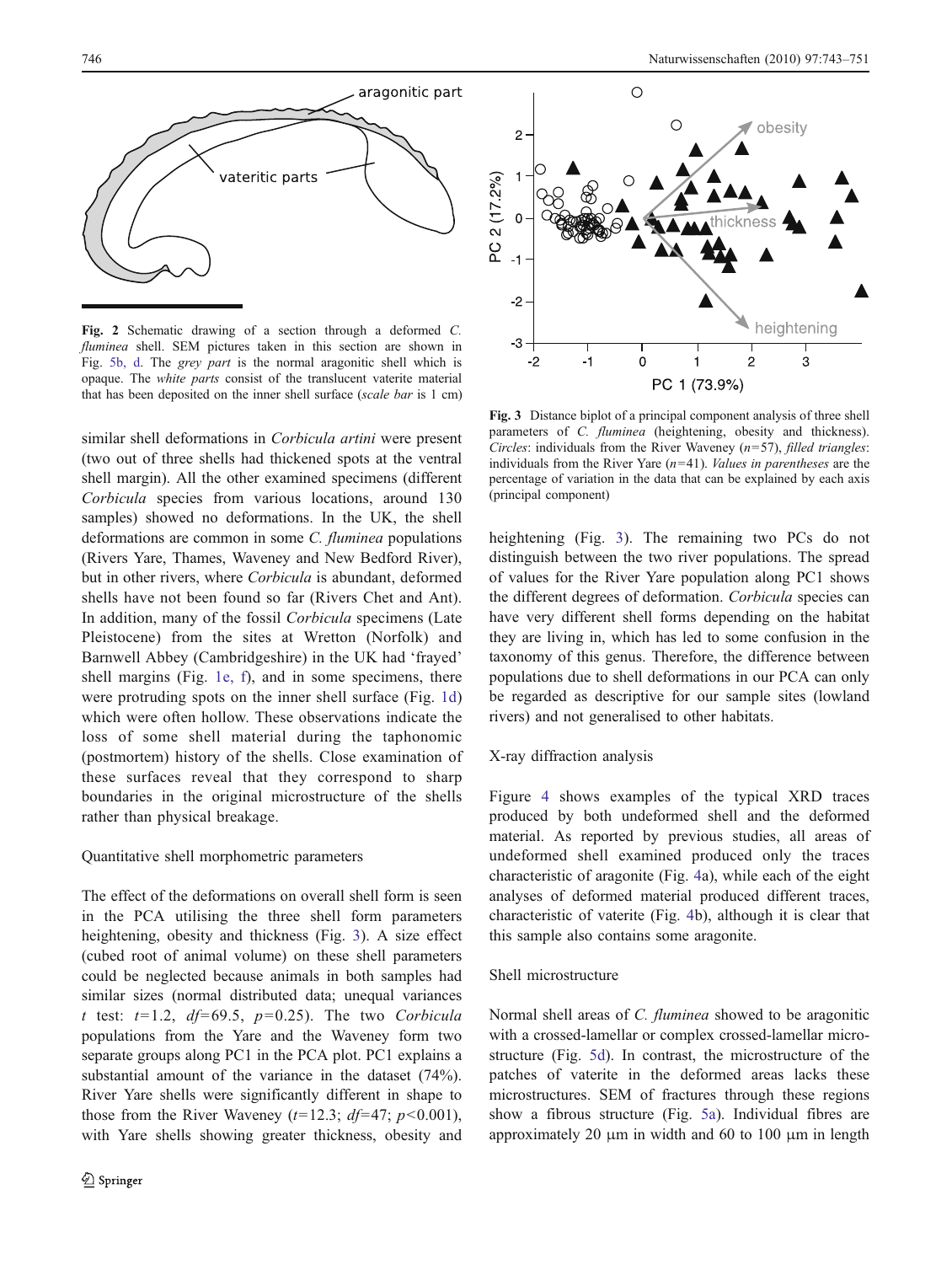<span id="page-4-0"></span>

Fig. 4 Examples of typical XRD spectra of a material from an undeformed Corbicula shell (River Waveney) and b material from the margin of a deformed Corbicula shell (River Yare, site 2). A and V identify aragonite and vaterite peaks, respectively. The spectra are displaced along the y-axis

and are arranged in parallel bundles. In an etched section of a deformed shell (Fig. [5b](#page-5-0)), it becomes visible that these fibres are made of irregularly organised round-shaped crystals. It is apparent that, embedded within the vaterite areas, there are patches of 'normal' aragonite, clearly discernible by their crossed-lamellar microstructure (Fig. [5c\)](#page-5-0). The boundaries between aragonite and vaterite microstructures are sharp (Fig. [5c, d\)](#page-5-0).

#### Shell density and organic matter content

The density of deformed shell fragments was 2.52 g/ml (median; range  $2.50-2.56$  g/ml), which is significantly lower than the one of undeformed fragments (2.78  $(2.75-2.86)$ g/ml;  $n_1=n_2=5$ ,  $U=0$ ,  $p=0.008$ ). The organic matter content in deformed fragments was significantly higher,  $2.12\%$  (1.14–2.31%), compared to undeformed ones  $(0.47\% \ (0.10-0.78\%); n_1=n_2=5, U=0, p=0.008).$ 

## Discussion

The XRD analysis revealed that the translucent material deposited in the deformed parts of C. fluminea shells is vaterite. Biogenic vaterite is rare. Ascidians produce vateritic hard parts in their normal state (Lowenstam and

Abbott [1975\)](#page-7-0), and it is present in the albumin gland and egg capsules of some snail species (Hall and Taylor [1971;](#page-7-0) Meenakshi et al. [1974;](#page-7-0) Hasse et al. [2000](#page-7-0)). For other animals, it is considered to be a precursor phase for aragonite or calcite (Mayer [1931](#page-7-0); Kessel [1933](#page-7-0); Wilbur and Watabe [1963](#page-8-0); Watabe et al. [1976](#page-8-0)) or the product of a malfunctioning biomineralisation process (Gauldie [1993;](#page-7-0) Soldati et al. [2008\)](#page-8-0).

Usually, C. fluminea has a shell consisting entirely of aragonite (Taylor et al. [1973;](#page-8-0) Mackie [1978](#page-7-0); Prezant and Tan-Tiu [1985](#page-8-0)). The shell microstructure can be divided into an outer crossed-lamellar layer and an internal complex crossed-lamellar one (Taylor et al. [1973;](#page-8-0) Counts and Prezant [1982;](#page-7-0) Prezant and Tan-Tiu [1985\)](#page-8-0). These two layers are separated by the prismatic pallial myostracum. The microstructure we found in the vaterite is completely different to these undeformed aragonitic Corbicula shells. Vaterite crystals have been reported to occur in a wide variety of forms. In our samples, we found fibrous crystals. In vitro, vaterite often grows as spherules (Kralj et al. [1990;](#page-7-0) Vecht and Ireland [2000](#page-8-0); Lakshminarayanan et al. [2005;](#page-7-0) Hayashi et al. [2008;](#page-7-0) Falini et al. [2009](#page-7-0)). Spherules also occur in biomineralised vaterite of mollusc shells (Wilbur and Watabe [1963;](#page-8-0) Meenakshi et al. [1974](#page-7-0)), but fibrous and botryoidal structures have been documented for fish otoliths (Gauldie [1993\)](#page-7-0). Soldati et al. ([2008\)](#page-8-0) reported that, in freshwater pearls, vaterite displays the same structural units as the adjacent aragonite parts, prisms and tablets. The structure of crystals formed in organisms is controlled by the organic matrix (Lowenstam [1981](#page-7-0); Addadi and Weiner [1985](#page-6-0)). Boundaries between different calcium carbonate polymorphs in bivalve shells are sharp. This has been reported for aragonite and calcite (Carter [1980](#page-7-0); Wilmot et al. [1992\)](#page-8-0), as well as aragonite and vaterite (Qiao et al. [2007](#page-8-0); Soldati et al. [2008](#page-8-0)). These sharp boundaries were also seen in the Corbicula shell sections.

We have found no previous reports of the occurrence of either vaterite or the associated deformations in the shells of Corbicula and discovered no previous unpublished awareness of them (B. Morton and R. McMahon, personal communication). The survey in the Natural History Museum (London) revealed only one site in Egypt out of a wide range of geographic locations, where similar shell deformations in C. artini were present. In UK Corbicula populations, the deformations are common in some rivers (Rivers Yare, Waveney, Thames and New Bedford River), but not present in other populations (Rivers Chet and Ant), where Corbicula is abundant. The evidence from the fossil material (where the diagenetically unstable vaterite portions have been lost during taphonomy) suggests that this condition was shared by congenerics during the last interglacial. The deformations we have observed must have fitness consequences, by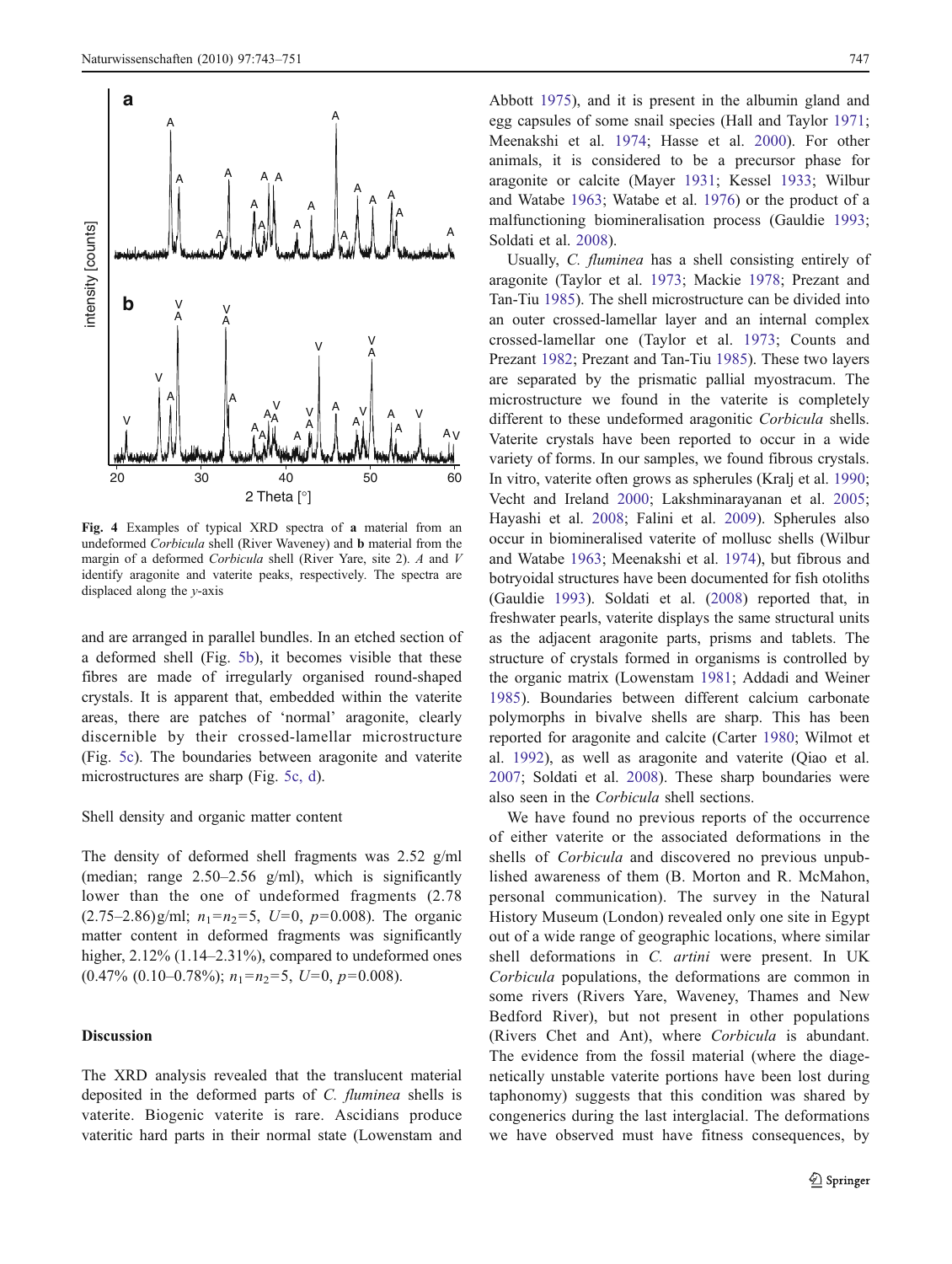<span id="page-5-0"></span>Fig. 5 SEM pictures of portions of deformed Corbicula shells. a Fractured shell showing vaterite crystals organised in fibres (scale bar is  $5 \mu$ m). b Radial cut and etched section taken in the vaterite part of a deformed shell (scale bar is 5 μm). c Fractured section showing the ventral part of a deformed shell. Embedded in the vateritic material  $(V)$  is some aragonite shell material (A) showing the difference between the microstructure of the two calcium carbonate polymorphs (scale bar is 200 μm). d Radial cut and etched section of a deformed Corbicula shell showing the boundary between the crossed-lamellar microstructure  $(A)$  which consists of aragonite and the fibrous structure in the vaterite part ( $V$ ; scale bar is 20  $\mu$ m)



altering the outer shell morphology to higher and wider shells and increasing shell thickness, thereby reducing the volume inside the shell and thus the available space for the soft tissue. Bivalve shell morphology is typically adapted to meet local habitat conditions (Zieritz and Aldridge [2009](#page-8-0)) and so deformity may result in suboptimal phenotypes. We have also noted that, in some instances, the deformation is so great as to prevent the valves from shutting properly, which may increase exposure to predation.

The lower density of the deformed shell fragments in our study can be explained by the lower density of pure vaterite  $(2.65 \text{ g/ml})$  compared to pure aragonite  $(2.93 \text{ g/ml})$ ; Lippmann [1973\)](#page-7-0) and the higher organic matter content of deformed shell. Simon et al. ([1994\)](#page-8-0) measured 0.28% OM content in aragonite crossed-lamellar marine shells which is in the same range as the 0.44% measured in the normal aragonite Corbicula shells in our study. Biogenic vaterite in other studies was found to contain a higher amount of organic materials than aragonite (Ma and Lee [2006;](#page-7-0) Soldati et al. [2008](#page-8-0); Ma et al. [2009\)](#page-7-0).

Considering that vaterite is unstable compared to the other two polymorphs (Lippmann [1973\)](#page-7-0), there needs to be a stabilisation mechanism present in the deformed Corbicula shells. In other instances, it was shown that organic molecules induce or stabilise vaterite formation in vitro (Falini et al. [2005;](#page-7-0) Lakshminarayanan et al. [2005](#page-7-0); Pokroy et al. [2006](#page-7-0); Rodriguez-Navarro et al. [2007](#page-8-0); Hayashi et al. [2008](#page-7-0)). The same mechanisms have been proposed to preserve biomineralised vaterite (Ma and Lee [2006;](#page-7-0) Soldati et al. [2008](#page-8-0)). Results from Falini et al. [\(1996](#page-7-0)) suggest that shell macromolecules are also involved in the formation of either aragonite or calcite in vivo. Qiao et al. [\(2008](#page-8-0)) reported that vaterite from lackluster pearls has a lower dissolubility and higher thermal stability than inorganic vaterite and is therefore able to coexist with aragonite. The organic matrix might be responsible for the stabilisation of vaterite in Corbicula as well, which might explain the slightly higher amount of OM in vaterite shell fragments compared to aragonite ones. It is apparent from the fossil shells that vaterite is diagenetically less resistant than the adjacent aragonite and is lost relatively easily, perhaps related to the degradation and loss of the protective organic matrix (Glover and Kidwell [1993\)](#page-7-0).

In our Corbicula shells, as well as in other studies with fish otoliths or pearls (Melancon et al. [2005](#page-7-0); Soldati et al.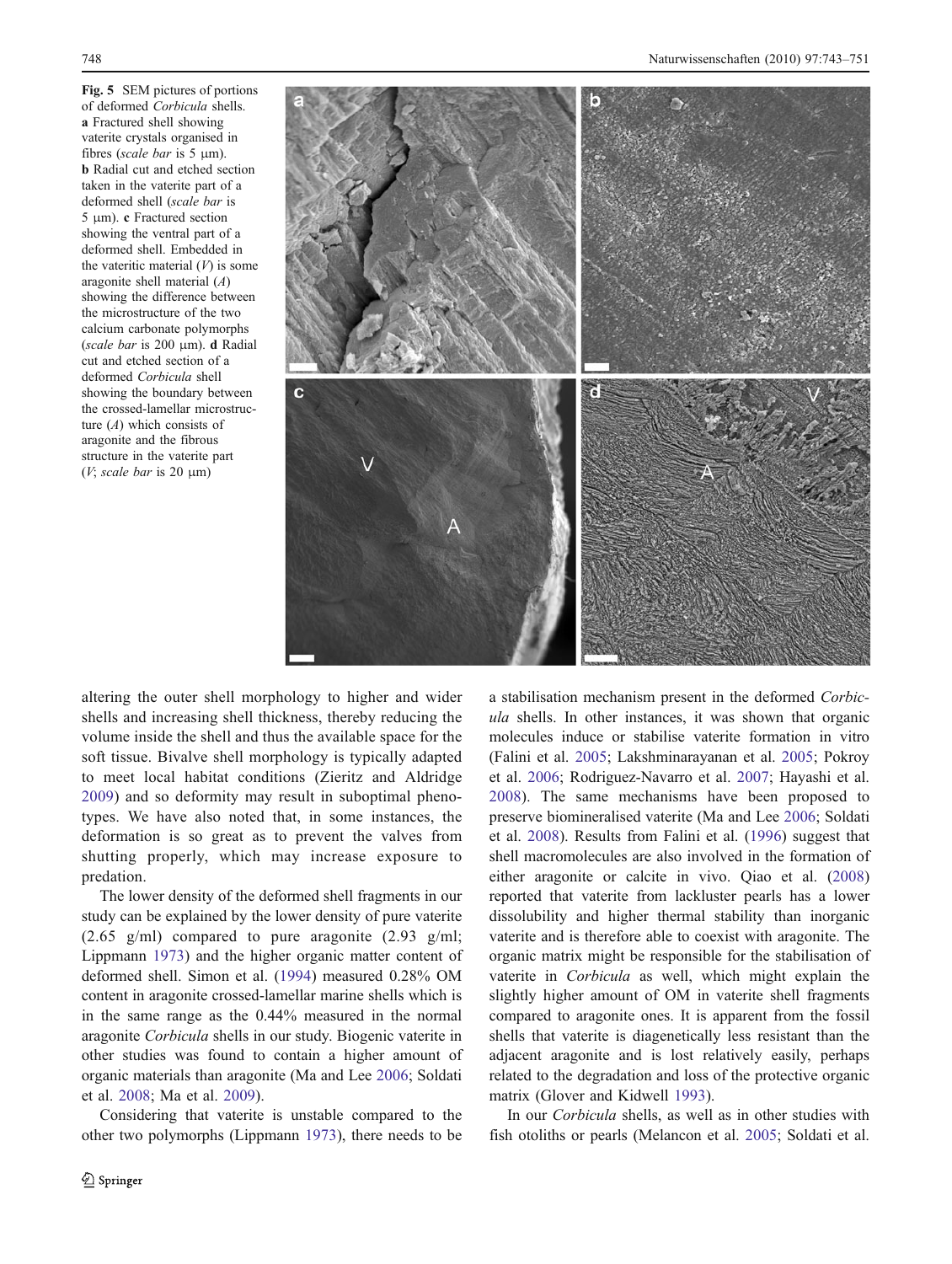<span id="page-6-0"></span>[2008\)](#page-8-0), vaterite and aragonite usually appear in very close proximity with growth lines crossing both crystalline structures. In the deformed shells, we found patches of 'normal' aragonite embedded in the vaterite areas. This implies that both polymorphs can be formed simultaneously by different parts of the mantle tissue responsible for hard part mineralisation (Melancon et al. [2005;](#page-7-0) Soldati et al. [2008](#page-8-0)). This observation probably also explains the co-occurrence of aragonite with the vaterite discovered in the XRD samples (Fig. [4b\)](#page-4-0).

We have not been able to investigate the causes for the abnormal shell formation observed here and are able only to speculate on possible reasons. For molluscs, the appearance of vaterite is usually associated with unusual hard tissue formation (pearls, shell repair, initial stages of shell formation; Wilbur and Watabe [1963;](#page-8-0) Saleuddin and Wilbur [1969;](#page-8-0) Meenakshi et al. [1974;](#page-7-0) Hasse et al. [2000;](#page-7-0) Ma and Lee [2006\)](#page-7-0). Also for fish, the occurrence of vaterite otoliths appears to be related to stress (Melancon et al. [2005](#page-7-0)). Stress in the form of anthropogenic chemical pollution has been implicated in altered shell forms in some bivalves (Sokolowski et al. [2002](#page-8-0); Strayer [2008\)](#page-8-0). Especially deformations as a thickening of the shell valves have been described for some species as a reaction to poisoning by the antifoulant paint ingredient tributyltin (TBT; Alzieu et al. 1982; Machado et al. [1989](#page-7-0); Page et al. [1996](#page-7-0); Coelho et al. [2006;](#page-7-0) Higuera-Ruiz and Elorza [2009\)](#page-7-0). Chambering of the shell valves filled with a gelatinous mass is responsible for the thick ball-like shaped shells in oysters exposed to TBT (Alzieu et al. 1982). TBT levels at our study sites in the Norfolk Broads are relatively elevated in the sediments, especially in close proximity to marinas (Waite et al. [1989](#page-8-0); Dowson et al. [1992;](#page-7-0) Hoare [2007\)](#page-7-0). Already in 2003, Müller incidentally found Corbicula individuals with the same type of shell deformations as described by us in the River Yare between Surlingham and Langley Dyke when he collected Corbicula specimens for another survey. Similarly deformed clams were recognised nowhere else in the Norfolk Broads at this time. Müller [\(2003](#page-7-0)) suggested not only the elevated concentrations of especially mercury but also other heavy metals in the sediment (Bubb et al. 1991a, b, c; Birkett et al. 2002), as the cause for these deformations. In our case, however, the occurrence of similar deformations in fossil Corbicula shells rules out the possibility of solely anthropogenic influences, such as pollution with TBT or mercury, as a cause. Some bivalve species develop a thicker shell in response to exposure to predators, such as crabs (Leonard et al. [1999;](#page-7-0) Trussell and Smith [2000](#page-8-0)). However, these thickenings are different because they simply involve greater production of normal shell microstructures. Because the Corbicula deformations are irregular, not strengthening the whole valve and often cause the valves not to close, predator-induced defence

seems an unlikely explanation. Deformations occurring during shell repair of deep burrowing bivalves after attack by shore birds and abnormal shell growth around parasites have been reported by Lomovasky et al. ([2005\)](#page-7-0). Yet, neither of these two cases involved similar structures and a change in mineralogy as in the case reported for Corbicula. Vaterite vesicles have been proposed as a storage or excretion mechanism in molluscs (Meenakshi et al. [1974;](#page-7-0) Prince et al. [2006](#page-8-0)), but the large amount of excess shell produced by Corbicula and the possible detrimental effects also make this improbable.

The ultimate explanation for the occurrence of vaterite in some populations of Corbicula remains unresolved. It is possible that a number of stressors may be responsible, but more work is needed to better understand this unusual, but striking, phenomenon.

Acknowledgements The authors want to thank the staff from the Broads Authority, especially Dr. Dan Hoare, for their invaluable support during the sampling period. We are also very grateful to Philine zu Ermgassen, Dr. Paul Elliott, Derek Howlett, Roy Baker and Robert Winkler who helped with the collection of the specimens and Max Frenzel who helped search the fossil collections. Dr. John Taylor facilitated the use of the collections at the Natural History Museum (London). We want to thank Tony Abrahams for running the XRD samples and Dudley Simons for the beautiful photographs used in Fig. [1](#page-2-0). Four anonymous reviewers greatly helped to improve the manuscript. Nicole Spann was supported by Ph.D. studentships from the Biotechnology and Biological Sciences Research Council, the Cambridge European Trust and the Balfour Fund. The experiments reported in this manuscript comply with the laws of the UK.

Conflict of interest The authors declare that they have no conflict of interest.

#### References

- Addadi L, Weiner S (1985) Interactions between acidic proteins and crystals: stereochemical requirements in biomineralization. Proc Nat Acad Sci USA 82:4110–4114
- Albright JN (1971) Vaterite stability. Am Mineral 56:620–624
- Alzieu C, Heral T, Thibaud Y, Dardignac MJ, Feuillet M (1982) Influence des peintures antisalissures sur la calcification de la coquille de l'huitre Crassostrea gigas. Rev Trav Inst Pêches marit 45:101–116
- Behrens G, Kuhn LT, Ubic R, Heuer AH (1995) Raman spectra of vateritic calcium carbonate. Spectros Lett 28:983–995
- Birkett JW, Noreng JMK, Lester JN (2002) Spatial distribution of mercury in the sediments and riparian environment of the River Yare, Norfolk, UK. Environ Pollut 116:65–74
- Bubb JM, Rudd T, Lester JN (1991a) Distribution of heavy metals in the River Yare and its associated Broads I. Mercury and methylmercury. Sci Total Environ 102:147–168
- Bubb JM, Rudd T, Lester JN (1991b) Distribution of heavy metals in the River Yare and its associated Broads II. Copper and cadmium. Sci Total Environ 102:169–188
- Bubb JM, Rudd T, Lester JN (1991c) Distribution of heavy metals in the River Yare and its associated Broads III. Lead and zinc. Sci Total Environ 102:189–208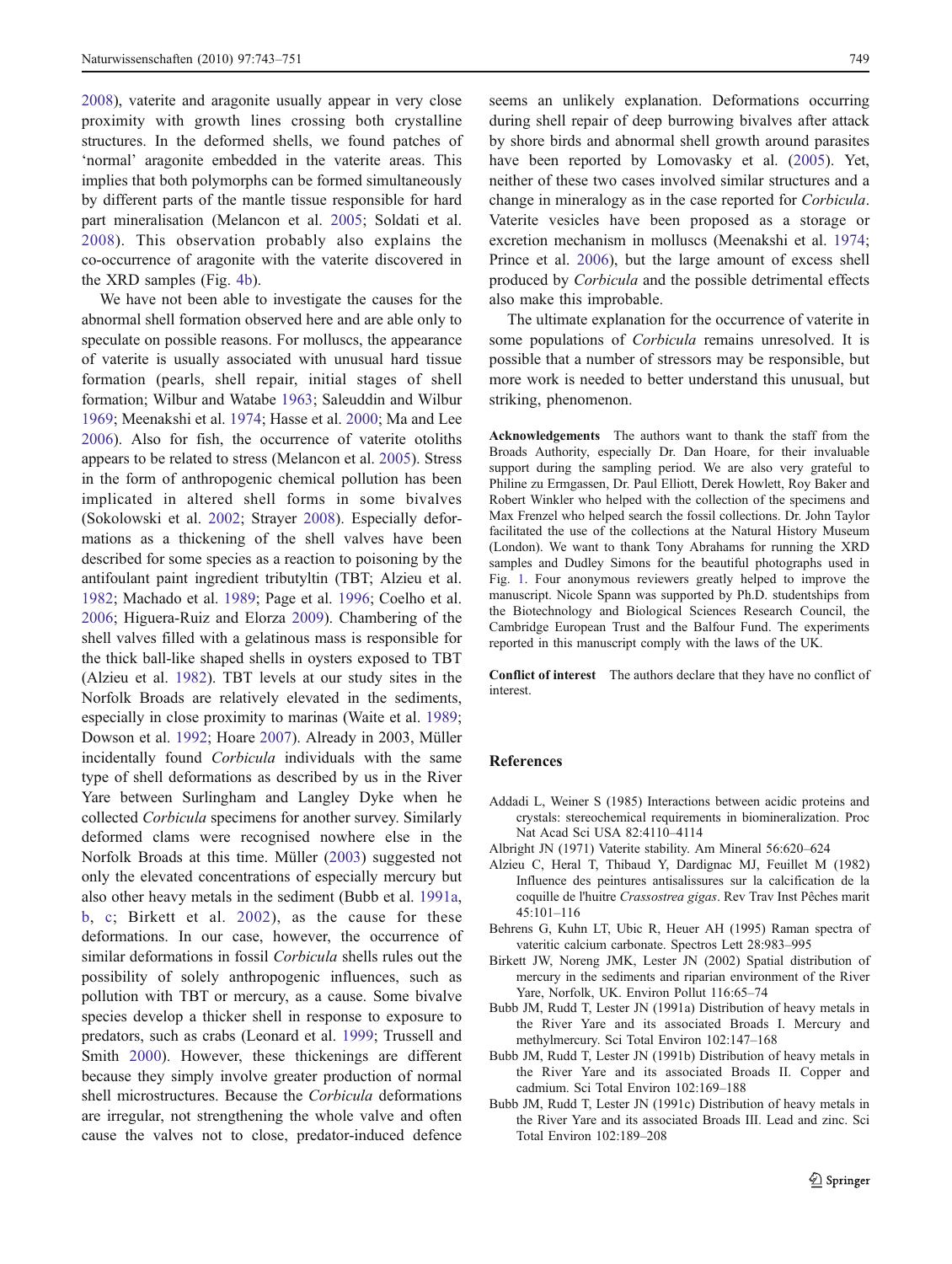- <span id="page-7-0"></span>Carter JG (1980) Environmental and biological controls of bivalve shell mineralogy and microstructure. In: Rhoads DC, Lutz RA (eds) Skeletal growth of aquatic organisms: biological records of environmental change. Plenum, New York, pp 69–113
- Coelho MR, Langston WJ, Bebianno MJ (2006) Effect of TBT on Ruditapes decussatus juveniles. Chemosphere 63:1499–1505
- Counts CL, Prezant RS (1982) Shell microstructure of Corbicula fluminea (Bivalvia: Corbiculidae). Nautilus 96:25–30
- Dame RF (1972) The ecological energies of growth, respiration and assimilation in the intertidal American oyster Crassostrea virginica. Mar Biol 17:243–250
- Dowson PH, Pershke D, Bubb JM, Lester JN (1992) Spatial distribution of organotins in sediments of lowland river catchments. Environ Pollut 76:259–266
- Elliott P, zu Ermgassen PSE (2008) The Asian clam (Corbicula fluminea) in the River Thames, London, England. Aquat Inv 3:54–60
- Falini G, Albeck S, Weiner S, Addadi L (1996) Control of aragonite or calcite polymorphism by mollusk shell macromolecules. Science 271:67–69
- Falini G, Fermani S, Vanzo S, Miletic M, Zaffino G (2005) Influence on the formation of aragonite or vaterite by otolith macromolecules. Eur J Inorg Chem 2005:162–167
- Falini G, Fermani S, Tosi G, Dinelli E (2009) Calcium carbonate morphology and structure in the presence of seawater ions and humic acids. Cryst Growth Des 9:2065–2072
- Gauldie RW (1993) Polymorphic crystalline structure of fish otoliths. J Morphol 218:1–28
- Glover C, Kidwell SM (1993) Influence of organic matrix on the postmortem destruction of molluscan shells. J Geol 101:729–747
- Grasby SE (2003) Naturally precipitating vaterite ( $\mu$ -CaCO<sub>3</sub>) spheres: unusual carbonates formed in an extreme environment. Geochim Cosmochim Acta 67:1659–1666
- Hall A, Taylor JD (1971) The occurrence of vaterite in gastropod eggshells. Mineral Mag 38:521–522
- Hasse B, Ehrenberg H, Marxen JC, Becker W, Epple M (2000) Calcium carbonate modifications in the mineralized shell of the freshwater snail Biomphalaria glabrata. Chem Eur J 6:3679–3685
- Hayashi S, Ohkawa K, Suwa Y, Sugawara T, Asami T, Yamamoto H (2008) Fibrous and helical calcite crystals induced by synthetic polypeptides containing O-phospho-L-serine and O-phospho-Lthreonine. Macromol Biosci 8:46–59
- Higuera-Ruiz R, Elorza J (2009) Biometric, microstructural, and highresolution trace element studies in Crassostrea gigas of Cantabria (Bay of Biscay, Spain): anthropogenic and seasonal influences. Estuar Coast Shelf S 82:201–213
- Hoare DJ (2007) Ecological change in shallow lakes through antifoulant biocide contamination. Dissertation, University College London
- Howlett D, Baker R (1999) Corbicula fluminea (Müller): new to UK. J Conchol 36:83
- Jacob DE, Soldati AL, Wirth R, Huth J, Wehrmeister U, Hofmeister W (2008) Nanostructure, composition and mechanisms of bivalve shell growth. Geochim Cosmochim Acta 72:5401–5415
- Kamhi SR (1963) On the structure of vaterite, CaCO<sub>3</sub>. Acta Crystallogr 16:770–772
- Kessel E (1933) Über die Schale von Viviparus viviparus L. und Viviparus fasciatus Müll. Ein Beitrag zum Strukturproblem der Gastropodenschale. Z Morphol Oekol Tiere 27:129–198
- Kralj D, Brečević L, Nielsen AE (1990) Vaterite growth and dissolution in aqueous solution I. Kinetics of crystal growth. J Cryst Growth 104:793–800
- Kralj D, Brečević L, Kontrec J (1997) Vaterite growth and dissolution in aqueous solution III. Kinetics of transformation. J Cryst Growth 177:248–257
- Lakshminarayanan R, Chi-Jin EO, Loh XJ, Kini RM, Valiyaveettil S (2005) Purification and characterization of a vaterite-inducing peptide, pelovaterin, from the eggshells of Pelodiscus sinensis (Chinese soft-shelled turtle). Biomacromolecules 6:1429–1437
- Leonard GH, Bertness MD, Yund PO (1999) Crab predation, waterborne cues, and inducible defenses in the blue mussel, Mytilus edulis. Ecology 80:1–14
- Lippmann F (1973) Sedimentary carbonate minerals. Springer, Berlin
- Lomovasky BJ, Gutiérrez JL, Iribarne OO (2005) Identifying repaired shell damage and abnormal calcification in the stout razor clam Tagelus plebeius as a tool to investigate its ecological interactions. J Sea Res 54:163–175
- Lowenstam HA (1981) Minerals formed by organisms. Science 211:1126–1131
- Lowenstam HA, Abbott DP (1975) Vaterite: a mineralization product of the hard tissues of a marine organism (Ascidiacea). Science 188:363–365
- Lucas D, Andrews JE (1996) A re-examination of reported lacustrine vaterite formation in Holkham Lake, Norfolk, UK. J Sediment Res 66:474–476
- Ma HY, Lee IS (2006) Characterization of vaterite in low quality freshwater-cultured pearls. Mater Sci Engin C 26:721–723
- Ma H, Su A, Zhang B, Li RK, Zhou L, Wang B (2009) Vaterite or aragonite observed in the prismatic layer of freshwater-cultured pearls from South China. Progr Nat Sci 19:817–820
- Machado J, Coimbra J, Sã C (1989) Shell thickening in Anodonta cygnea by TBTO treatments. Comp Biochem Physiol C Comp Pharmacol 92:77–80
- Mackie GL (1978) Shell structure in freshwater Sphaeriaceae (Bivalvia: Heterodonta). Can J Zool 56:1–6
- Mayer FK (1931) Röntgenographische Untersuchungen an Gastropodenschalen. Jena Zeitschr Naturwiss 65:487–513
- McMahon RF (1983) Ecology of an invasive pest bivalve, Corbicula. In: Russell-Hunter WD (ed) The Mollusca. Academic, London, pp 505–561
- Meenakshi VR, Blackwelder PL, Watabe N (1974) Studies on the formation of calcified egg-capsules of ampullarid snails. Calcif Tissue Int 16:283–291
- Melancon S, Fryer BJ, Ludsin SA, Gagnon JE, Yang Z (2005) Effects of crystal structure on the uptake of metals by lake trout (Salvelinus namaycush) otoliths. Can J Fish Aquat Sci 62:2609–2619
- Morat F, Betoulle S, Robert M, Thailly AF, Biagianti-Risbourg S, Lecomte-Finiger R (2008) What can otolith examination tell us about the level of perturbations of Salmonid fish from the Kerguelen Islands? Ecol Freshwat Fish 17:617–627
- Müller SJ (2003) Ecology and impacts of the non-indigenous Asian clam Corbicula fluminea (Müller, 1774) in Britain. Dissertation, University of Cambridge
- Page DS, Dassanayake TM, Gilfillan ES (1996) Relationship between tissue concentrations of tributyltin and shell morphology in field populations of Mytilus edulis. Bull Environ Contam Toxicol 56:500–504
- Palchik NA, Moroz TN (2005) Polymorph modifications of calcium carbonate in gallstones. J Cryst Growth 283:450–456
- Perić J, Vučak M, Krstulović R, Brečević L, Kralj D (1996) Phase transformation of calcium carbonate polymorphs. Thermochim Acta 277:175–186
- Plummer LN, Busenberg E (1982) The solubilities of calcite, aragonite and vaterite in  $CO_2-H_2O$  solutions between 0 and 90 $^{\circ}$ C, and an evaluation of the aqueous model for the system  $CaCO<sub>3</sub>-CO<sub>2</sub>-H<sub>2</sub>O$ . Geochim Cosmochim Acta 46:1011–1040
- Pokroy B, Zolotoyabko E, Adir N (2006) Purification and functional analysis of a 40 kD protein extracted from the Strombus decorus persicus mollusk shells. Biomacromolecules 7:550–556